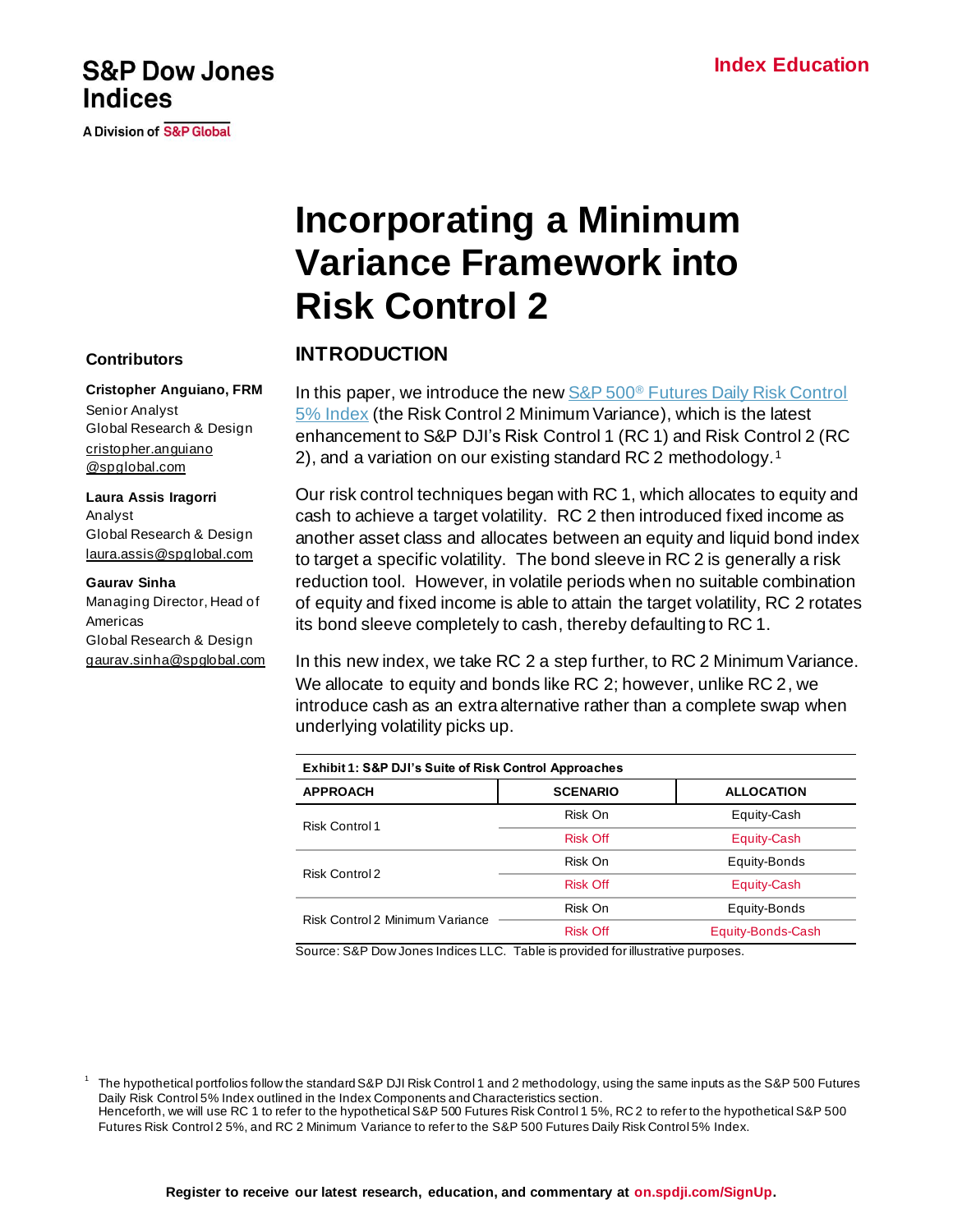# **WHY A NEWER VERSION OF RC 2?**

Though RC 2 takes the RC 1 approach a notch higher by introducing bonds, it still has one shortcoming. In instances when the volatility target is relatively too low (i.e., during periods of sell-off), the bond sleeve of RC 2 switches completely to cash.

While allocating to cash reduces index volatility, thus bringing it in line with the target, this comes at a cost of higher turnover resulting from this bondto-cash swap. Our new optimized approach addresses this problem through its innovative technique and significantly reduces turnover.

## **HOW THE INDEX WORKS**

## **Index Approach**

The RC 2 framework's objective is to find a suitable combination for equity and fixed income weights to reach a target volatility ( $\sigma_{Target}$ ). If we assume the portfolio variance has no real solution for an equity index and its corresponding bond index, we can find a closed solution for minimum weights, instead of defaulting to RC 1.

If such a solution exists, it means that the minimum volatility achievable must be below the target volatility. In the case when the target volatility is not achievable, the minimum volatility must be higher than the target volatility. Therefore, the allocation to each asset class can be rescaled to reach the target volatility but, in doing so, a cash position is required. The S&P 500 Futures Daily Risk Control 5% Index uses this alternative approach, RC 2 Minimum Variance.

Let us define a function  $f(x)$  that represents the index portfolio variance, where  $x$  is the risky asset 1 weight (note that the election of the risky asset does not affect the solution):

$$
f(x) = x^2 \sigma_1^2 + (1 - x)^2 \sigma_2^2 + 2x(1 - x)\rho \sigma_1 \sigma_2,
$$

where  $\sigma_i$  is the volatility of risky asset  $i,$  and  $\rho$  is the correlation. By differentiating function  $f$ , we get:

$$
\frac{df}{dx} = 2x(\sigma_1^2 + \sigma_2^2 - 2\rho\sigma_1\sigma_2) + 2\rho\sigma_1\sigma_2 - 2\sigma_2^2.
$$

By equating the first derivative to zero, we obtain:

$$
x^* = \frac{\sigma_2^2 - \rho \sigma_1 \sigma_2}{\sigma_1^2 + \sigma_2^2 - 2\rho \sigma_1 \sigma_2}.
$$

To determine if this is a local minimum or maximum, the second order derivative must be calculated:

*While RC 2 took RC 1 a notch higher by introducing bonds, when the volatility target is relatively too low, the bond sleeve switches to cash.* 

*S&P DJI introduced the Risk Control 2 Minimum Variance, a new strategy to join Risk Control 1 and 2 approaches.*

*RC 2 Minimum Variance addresses this problem through its innovative technique and significantly reduces turnover.*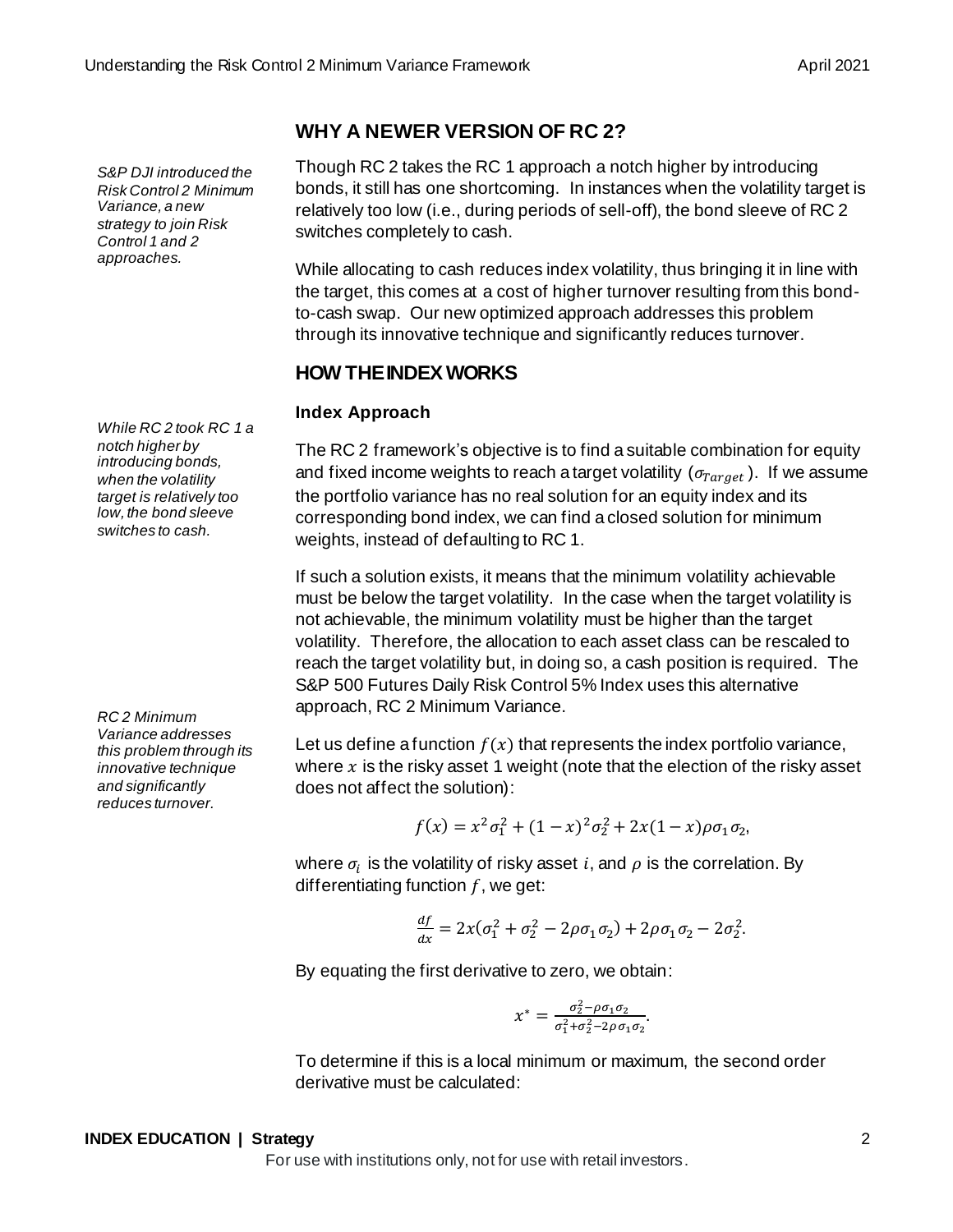*If we assume the portfolio variance has no real solution for the equity and bond indices, we can find a closed solution for minimum weights, instead of defaulting to RC 1.*

*If such a solution exists, it means that the minimum volatility must be below the target and when the target volatility is not achievable, the minimum must be higher than the target volatility.* 

$$
\frac{d^2f}{dx^2} = 2(\sigma_1^2 + \sigma_2^2 - 2\rho\sigma_1\sigma_2) \ge 2(\sigma_1 - \sigma_2)^2.
$$

The right side of the inequality is always greater than or equal to zero, so  $x^\ast$ is a local minimum. It is not hard to see that the first derivative as a function of  $x$  is a monotonically increasing function; hence, the portfolio index variance is a convex function. The main consequence is that  $x^*$  is a global minimum for all x in  $0 \le x \le 1$ .

Given that the risky asset weights must sum to 1, the minimum portfolio index variance weights are:

$$
x_1^{Min} = \frac{\sigma_2^2 - \rho \sigma_1 \sigma_2}{\sigma_1^2 + \sigma_2^2 - 2\rho \sigma_1 \sigma_2}
$$

$$
x_2^{Min} = 1 - x_1^{Min}.
$$

However, portfolio index volatility is still higher than the target volatility if we use the minimum weights. Hence, risky asset weights are rescaled by multiplying each one to a scalar factor  $\theta < 1$  to reach the target volatility, defined as:

> $\theta = \frac{\sigma_{Target}}{2}$ <u>rarget</u><br><sup>О</sup>Міп</sub>

Then, the weight of risky asset  $i$  is:

$$
x_i = \theta x_i^{Min}.
$$

To get 100% allocation, the cash position is:

$$
x_{Cash} = 1 - (x_1 + x_2).
$$

#### **Index Components and Characteristics**

For RC 2 Minimum Variance, the underlying index components are:

- [S&P 500 Futures Index \(ER\)](https://www.spglobal.com/spdji/en/indices/strategy/sp-500-futures-index/) as the equity component;
- [S&P 10-Year U.S. Treasury Note Futures Index \(ER\)](https://www.spglobal.com/spdji/en/indices/fixed-income/sp-10-year-us-treasury-note-futures-total-return-index/#overview) as the fixed income component; and
- Cash constituent.

*Therefore, the allocation to each asset class can be rescaled to reach the target volatility but, in doing so, a cash position is required.*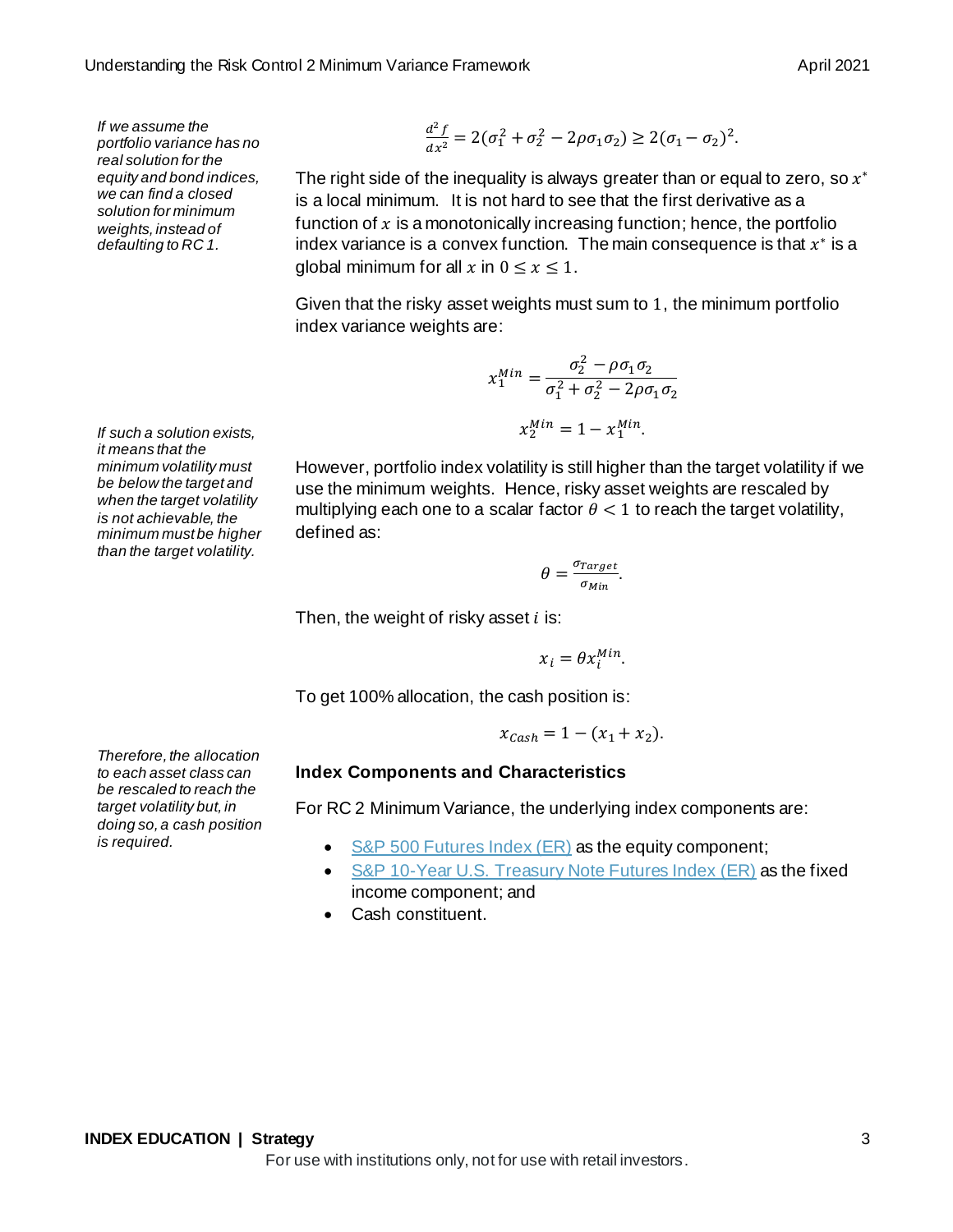*The Risk Control 2 Minimum Variance consists of three components: the S&P 500 Futures, S&P 10- Year U.S. Treasury Note Futures Index, and cash.*

*One of the main differences between the RC 2 and RC 2 Minimum Variance strategies is the presence of three underlying components for the latter, rather than two for the former.* 

As explained in the introduction, the index can allocate to the three underlying components simultaneously. The index parameters are:

- Target volatility of 5%;
- The Overnight USD LIBOR as the interest rate;
- Short-term volatility decay factor of 94%;
- Long-term volatility decay factor of 97%; and
- Daily limit allocation change of 15% for the equity and fixed income component.

The resulting index is an excess return version. However, note that by adding back the accrued interest to the excess returns, it will be a total return index.

## **Turnover Comparison**

As previously stated, one of the limitations of the RC 2 strategy is the high turnover due to the strong shift between the fixed income and cash components in situations when the strategy cannot reach the target volatility. Exhibit 1 shows the historical allocations for the RC 2 and RC 2 Minimum Variance strategies, and we can see that one of the main differences is the presence of three underlying components for the latter instead of only two at a time in the former.

In addition, each component gradually increases or decreases instead of completely changing from one day to the next. In highly volatile periods, like the Global Financial Crisis or the start of the COVID-19 pandemic, this effect was exacerbated. While the turnover reduction is enhanced by the requirement of 15% daily limit allocation change, RC 2 Minimum Variance reduces turnover without it.

**Exhibit 1: Historical Asset Allocation for RC 2 and RC 2 Minimum Variance**

*Additionally, each component gradually increases or decreases instead of completely changing from one day to the next, resulting in lower turnover.* 



■ Equity ■ Fixed Income ■ Cash ■ Equity ■ Fixed Income ■ Cash

RC 2 is a hypothetical portfolio and RC 2 Minimum Variance represents the S&P 500 Futures Daily Risk Control 5% Index.

Source: S&P Dow Jones Indices LLC. Data from Jan. 2, 2001, to Jan. 29, 2021. Charts are provided for illustrative purposes and reflect hypothetical historical performance. Please see the Performance Disclosure at the end of this document for more information regarding the inherent limitations associated with back-tested performance.

## **INDEX EDUCATION | Strategy** 4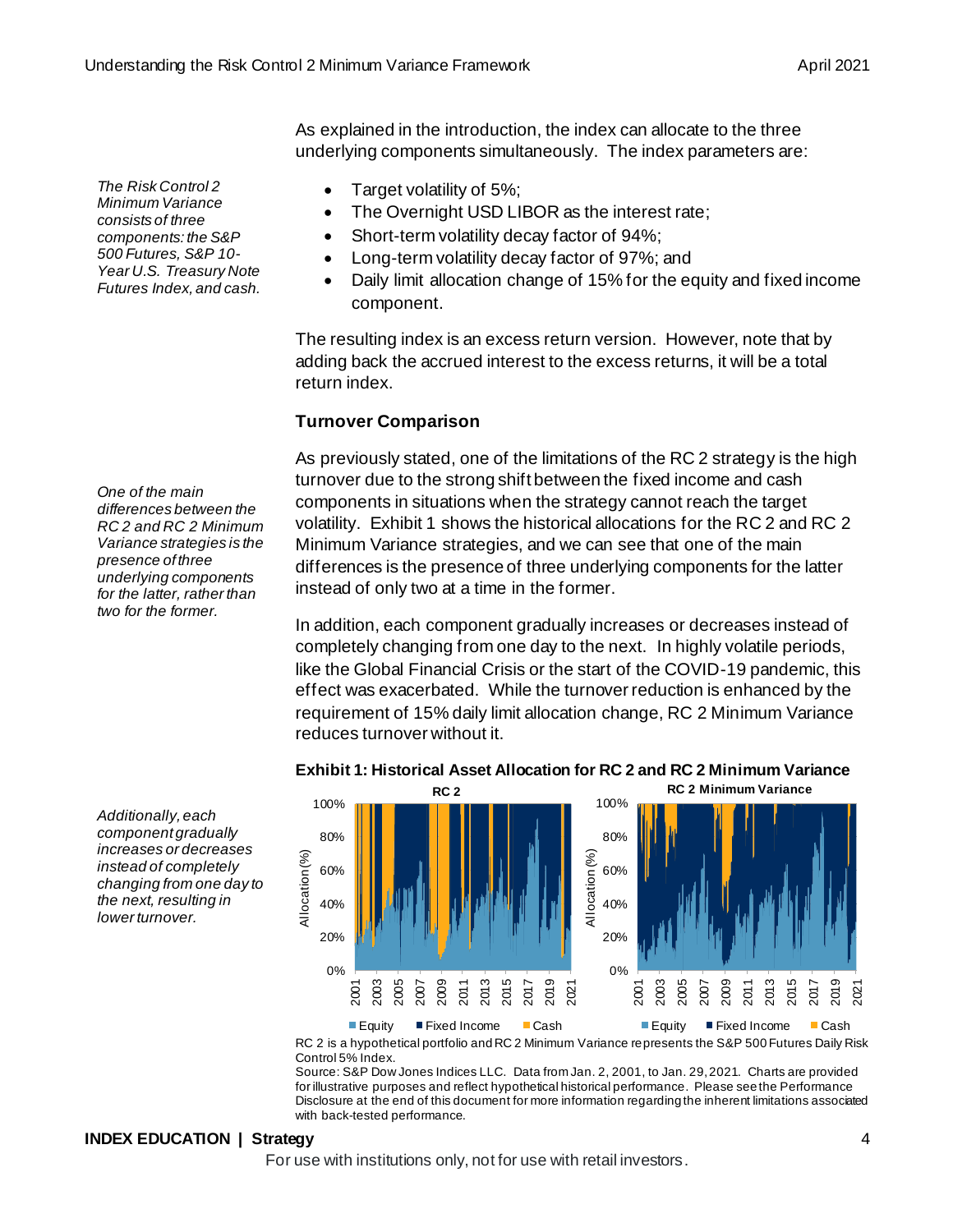*On average, the equity allocation was similar for both approaches…*

On average, the equity allocation was similar for both approaches (36.4% in RC 2 and 33.5% in RC 2 Minimum Variance), while the fixed income allocation increased (from 45.1% in RC 2 to 60.8% in RC 2 Minimum Variance), and the cash allocation decreased (18.4% in RC 2 to 5.7% in RC 2 Minimum Variance). Further, we can see a significant reduction in trading volume if we calculate the cumulative sum of absolute daily differences in allocation for each underlying component (see Exhibit 2). As expected, the equity component changed slightly, and the main differences came from the fixed income and cash components.



#### **Exhibit 2: Cumulative Sum of Absolute Differences in Allocation**

*decreased with the minimum variance strategy.*

*…while the fixed income allocation increased and the cash allocation* 

*Further, we can see a significant reduction in trading volume if we calculate the cumulative sum of absolute daily differences in allocation for each underlying component.*

> RC 2 is a hypothetical portfolio and RC 2 Minimum Variance represents the S&P 500 Futures Daily Risk Control 5% Index.

> Source: S&P Dow Jones Indices LLC. Data from Jan. 2, 2001, to Jan. 29, 2021. Charts are provided for illustrative purposes and reflect hypothetical historical performance. Please see the Performance Disclosure at the end of this document for more information regarding the inherent limitations associated with back-tested performance.

#### **INDEX EDUCATION | Strategy** 5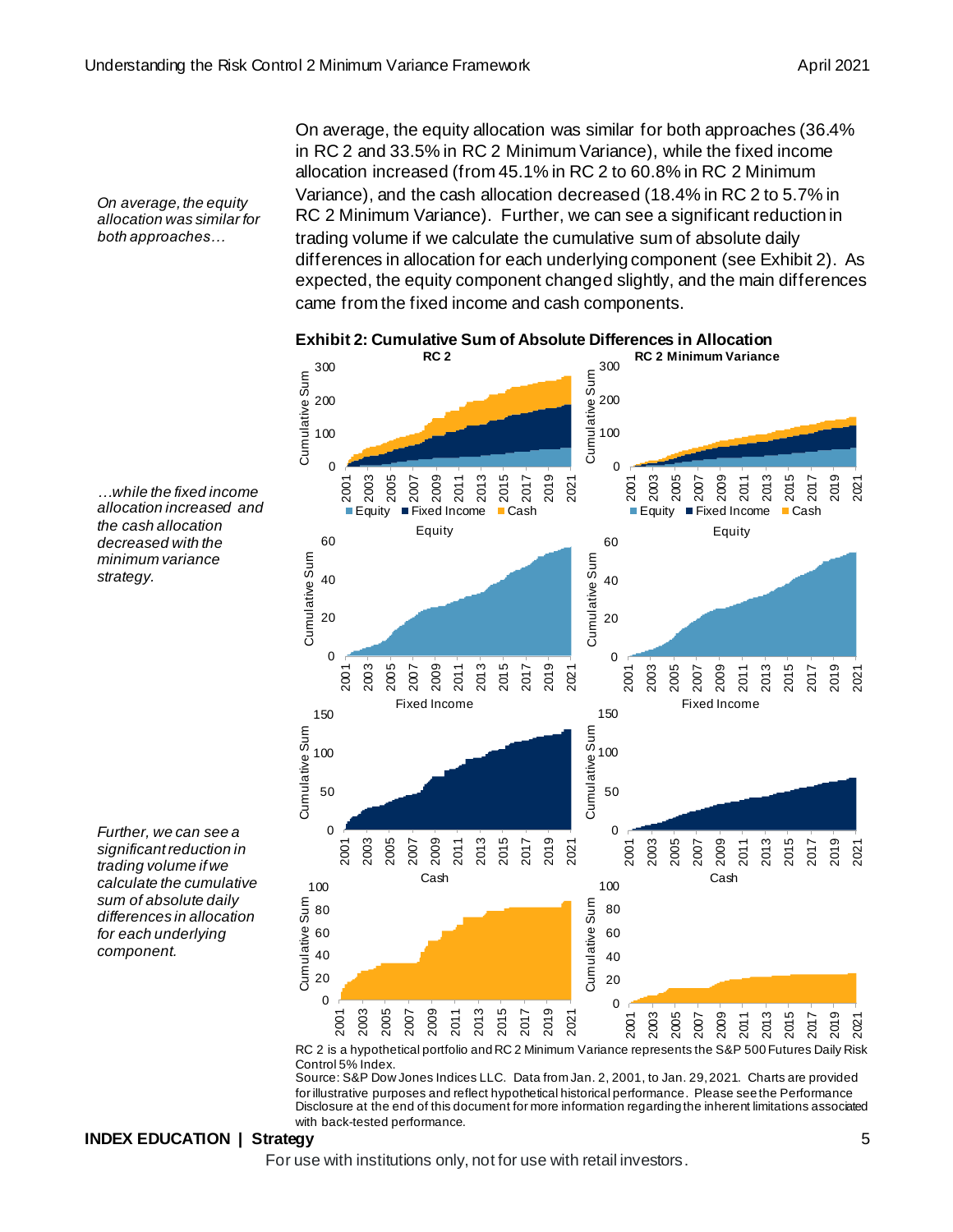*Maintaining target volatility for RC 2 can be challenging during volatile periods, leading to the bond sleeve rotating to cash and thus generating more turnover.*

Maintaining target volatility under the RC 2 framework can be challenging during volatile periods for equities and bonds, leading to the bond sleeve rotating to cash and thus generating more turnover.

Exhibit 3 shows how the two approaches differed. The majority of the time, the two approaches had the exact same allocation, but not during sell-off periods.



**Exhibit 3: Historical Shifts between RC 2 and RC 2 Minimum Variance**

RC 2 is a hypothetical portfolio and RC 2 Minimum Variance represents the S&P 500 Futures Daily Risk Control 5% Index.

Source: S&P Dow Jones Indices LLC. Data from Jan. 2, 2001, to Jan. 29, 2021. Index performance based on excess returns in USD. Chart is provided for illustrative purposes and reflects hypothetical historical performance. Please see the Performance Disclosure at the end of this document for more information regarding the inherent limitations associated with back-tested performance.

In periods when the strategies differ, the annualized rolling volatility deviated between models but was still close to the desired target volatility level of 5%. These variations can be seen most clearly after the Tech Bubble (early 2000s), the Energy Crisis (starting 2003), and the Global Financial Crisis (starting 2007) in Exhibit 4.

On average, RC 2 had a 5.1% rolling volatility, similar to the 5.2% rolling volatility of RC 2 Minimum Variance. However, RC 2 Minimum Variance consistently maintained a lower turnover by reducing allocations gradually instead of completely shifting from fixed income to cash or vice versa.

*Though a majority of the time, the two approaches had the exact same allocation, they differed during sell-off periods.*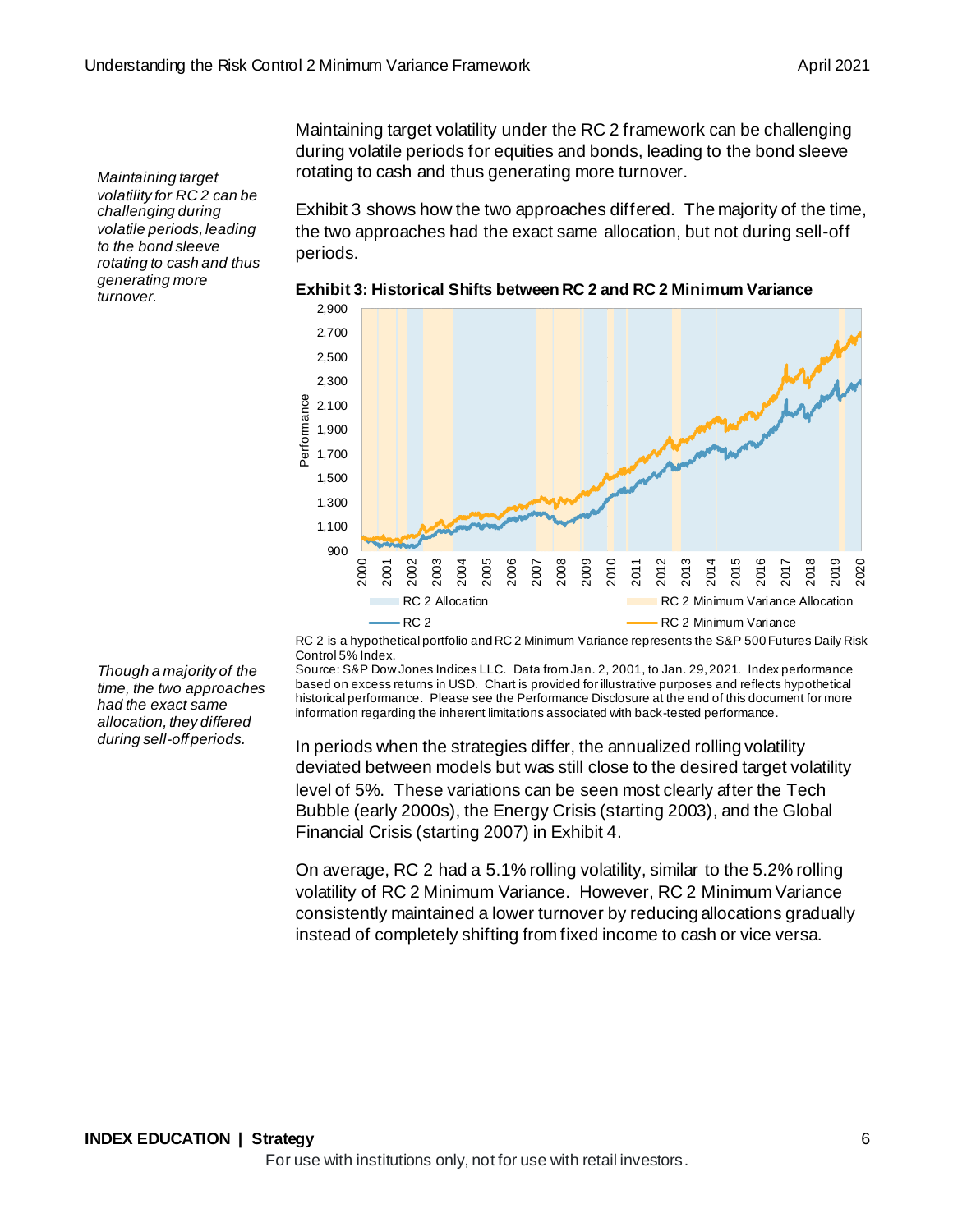*In periods of high volatility such as the Global Financial Crisis (2007), the annualized rolling volatilities deviated between models but was still close to the desired target volatility of 5%.*

*On average, RC 2 had a 5.1% rolling volatility, similar to the 5.2% rolling volatility of RC 2 Minimum Variance.*

*RC 2 Minimum Variance historically showed more stable volatility control, lower drawdowns, and better risk-adjusted performance than the other risk control strategies.*

**Exhibit 4: Historical Annualized Rolling Volatilities**



RC 2 is a hypothetical portfolio and RC 2 Minimum Variance represents the S&P 500 Futures Daily Risk Control 5% Index.

Source: S&P Dow Jones Indices LLC. Data from Jan. 3, 2002, to Jan. 29, 2021. Volatility is calculated as the standard deviation of daily excess returns over the previous 252 trading days that is annualized. Chart is provided for illustrative purposes and reflects hypothetical historical performance. Please see the Performance Disclosure at the end of this document for more information regarding the inherent limitations associated with back-tested performance.

### **Index Performance**

RC 2 Minimum Variance historically showed more stable volatility control, lower drawdowns, and better risk-adjusted performance than the other risk control strategies. Like the risk control framework, the index provided downside protection and upside participation.

## **Downside Protection and Upside Participation**

Focusing on the three worst drawdowns of the S&P 500 Futures in its recent history (i.e., the Global Financial Crisis, the Tech Bubble and the start of the COVID-19 pandemic), we analyzed the behavior of the RC 1, RC 2, and RC 2 Minimum Variance strategies. Not only did RC 2 Minimum Variance beat the benchmark but its peers as well (see Exhibits 5 and 6).

- **Global Financial Crisis**: The benchmark drawdown was -57.57%, while RC 2 Minimum Variance declined a mere 0.30%, with an excess of 57.27% and a peak-to-recovery return of 34.36%.
- **Tech Bubble**: The benchmark drawdown was -46.44%, whereas RC 2 Minimum Variance only declined 6 bps, with an excess of 46.38% and a peak-to-recovery return of 25.69%.
- **Start of the COVID-19 Pandemic**: The benchmark drawdown was 34.15%, while RC 2 Minimum Variance only declined only 3.99%, with an excess of 30.16% and a peak-to-recovery return of 0.02%.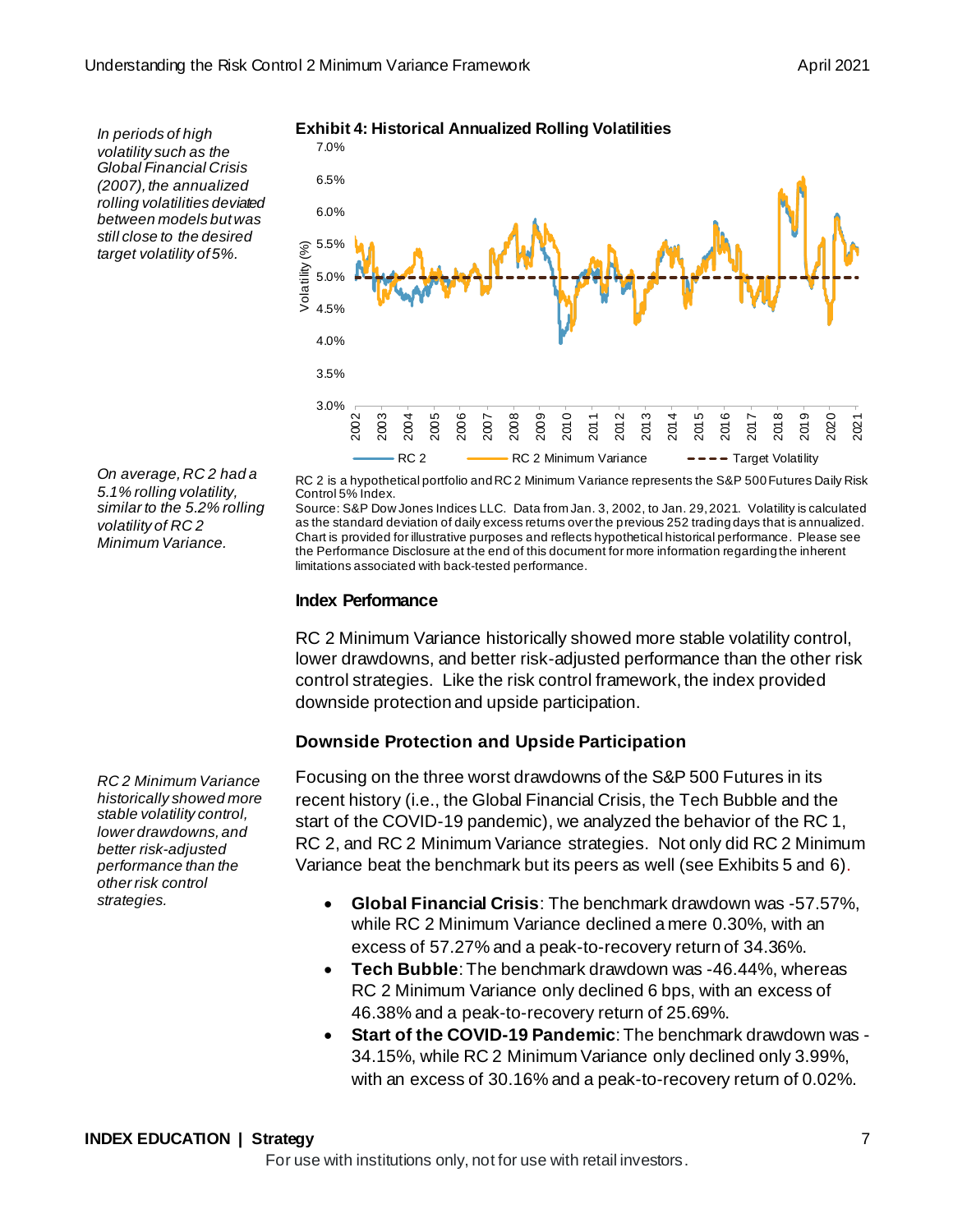*Focusing on the three worst drawdowns of the S&P 500 Futures, we analyzed the behavior of the RC 1, RC 2, and RC 2 Minimum Variance strategies.*

*Not only did RC 2 Minimum Variance beat the benchmark but its peers as well.*

*During the Global Financial Crisis, the benchmark drawdown was -57.57%, while RC 2 Minimum Variance declined a mere 0.30%.* 

#### **Exhibit 5: Historical Index Drawdowns** 10%



RC 1 and RC 2 are hypothetical portfolios and RC 2 Minimum Variance represents the S&P 500 Futures Daily Risk Control 5% Index.

Source: S&P Dow Jones Indices LLC. Data from Dec. 29, 2000, to Jan. 29, 2021. Index performance based on excess returns in USD. Past performance is no guarantee of future results. Drawdown is calculated as cumulative return since the most recent high-water mark. Chart is provided for illustrative purposes and reflects hypothetical historical performance. Please see the Performance Disclosure at the end of this document for more information regarding the inherent limitations associated with backtested performance.

#### **Exhibit 6: Three Worst Drawdown Periods of the S&P 500 Futures**

|                                        | THREE WORST DRAWDOWN PERIODS                    |                                      |                                           |  |
|----------------------------------------|-------------------------------------------------|--------------------------------------|-------------------------------------------|--|
| <b>METRIC</b>                          | <b>FIRST: GLOBAL</b><br><b>FINANCIAL CRISIS</b> | <b>SECOND: TECH</b><br><b>BUBBLE</b> | <b>THIRD: COVID-19</b><br><b>PANDEMIC</b> |  |
| <b>PERIOD</b>                          |                                                 |                                      |                                           |  |
| Peak Date                              | Oct. 9, 2007                                    | Feb. 1, 2001                         | Feb. 19, 2020                             |  |
| <b>Trough Date</b>                     | March 9, 2009                                   | Oct. 9, 2002                         | March 23, 2020                            |  |
| <b>Recovery Date</b>                   | Jan. 22, 2013                                   | June 1, 2007                         | Aug. 12, 2020                             |  |
| <b>S&amp;P 500 FUTURES (BENCHMARK)</b> |                                                 |                                      |                                           |  |
| Return (%)                             | $-57.57$                                        | $-46.44$                             | $-34.15$                                  |  |
| RC <sub>1</sub>                        |                                                 |                                      |                                           |  |
| Return (%)                             | $-12.16$                                        | $-14.03$                             | $-6.80$                                   |  |
| Versus Benchmark (%)                   | 45.41                                           | 32.41                                | 27.35                                     |  |
| Peak-to-Recovery Return (%)            | 5.24                                            | 4.70                                 | $-2.73$                                   |  |
| RC <sub>2</sub>                        |                                                 |                                      |                                           |  |
| Return (%)                             | $-8.27$                                         | $-8.59$                              | $-6.85$                                   |  |
| Versus Benchmark (%)                   | 49.30                                           | 37.85                                | 27.31                                     |  |
| Peak-to-Recovery Return (%)            | 29.20                                           | 15.90                                | $-2.41$                                   |  |
| <b>RC 2 MINIMUM VARIANCE</b>           |                                                 |                                      |                                           |  |
| Return (%)                             | $-0.30$                                         | $-0.06$                              | $-3.99$                                   |  |
| Versus Benchmark (%)                   | 57.27                                           | 46.38                                | 30.16                                     |  |
| Peak-to-Recovery Return (%)            | 34.36                                           | 25.69                                | 0.02                                      |  |

RC 1 and RC 2 are hypothetical portfolios and RC 2 Minimum Variance represents the S&P 500 Futures Daily Risk Control 5% Index.

Source: S&P Dow Jones Indices LLC. Data from Dec. 29, 2000, to Jan. 29, 2021. Index performance based on excess returns in USD. Past performance is no guarantee of future results. Table is provided for illustrative purposes and reflects hypothetical historical performance. Please see the Performance Disclosure at the end of this document for more information regarding the inherent limitations associated with back-tested performance.

#### **INDEX EDUCATION | Strategy** 8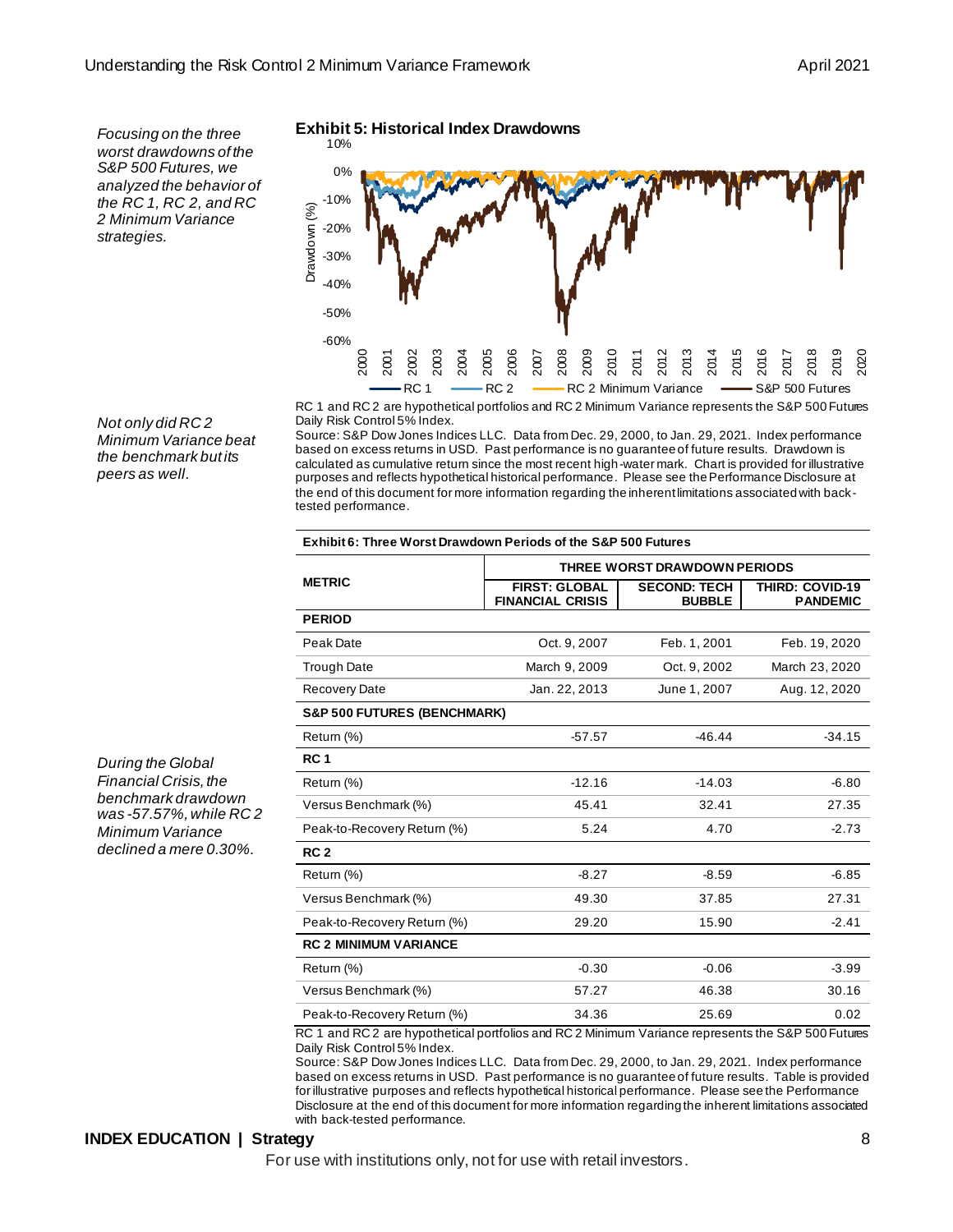*Both RC 2 and RC 2 Minimum Variance provided at least a 90% outperformance rate in down markets without losing participation in up markets.*

RC 2 and RC 2 Minimum Variance offered similar outperformance rates in up and down markets, as expected. Both indices provided at least a 90% outperformance rate in down markets without losing participation in up markets, with 7.6% and 10.0% outperformance rates for RC 2 and RC 2 Minimum Variance, respectively. Over all periods, the outperformance rates and average daily excess returns of RC 2 Minimum Variance were slightly higher than the other strategies as shown in Exhibit 7.

| <b>Exhibit 7: Performance in Up and Down Markets</b> |                   |                     |                    |
|------------------------------------------------------|-------------------|---------------------|--------------------|
| <b>METRIC</b>                                        | <b>UP MARKETS</b> | <b>DOWN MARKETS</b> | <b>ALL PERIODS</b> |
| <b>RC1</b>                                           |                   |                     |                    |
| Average Daily Excess Return (%)                      | $-0.545$          | 0.619               | $-0.019$           |
| Outperformance Rate (%)                              | 0.000             | 100.000             | 45.157             |
| RC 2                                                 |                   |                     |                    |
| Average Daily Excess Return (%)                      | $-0.568$          | 0.664               | $-0.011$           |
| Outperformance Rate (%)                              | 7.569             | 92.007              | 46.280             |
| <b>RC 2 MINIMUM VARIANCE</b>                         |                   |                     |                    |
| Average Daily Excess Return (%)                      | $-0.600$          | 0.711               | $-0.008$           |
| Outperformance Rate (%)                              | 10.055            | 90.098              | 46.922             |

RC 1 and RC 2 are hypothetical portfolios and RC 2 Minimum Variance represents the S&P 500 Futures Daily Risk Control 5% Index.

Source: S&P Dow Jones Indices LLC. Data from Dec. 29, 2000, to Jan. 29, 2021. Index performance based on excess returns in USD. Past performance is no guarantee of future results. Table is provided for illustrative purposes and reflects hypothetical historical performance. Please see the Performance Disclosure at the end of this document for more information regarding the inherent limitations associated with back-tested performance.

Exhibit 8 shows the return distribution of the S&P 500 Futures, RC 1, RC 2, and RC 2 Minimum Variance. The presence of fat tails in the S&P 500 Futures return distribution is expected; however, we can see that each of the risk control indices addresses this issue by effectively managing volatility. Moreover, historically, the RC 2 alternatives have lower peaks around the mean and have a slight left skew, meaning a slightly higher probability of delivering positive returns.

*Over all periods, the outperformance rates and average daily excess returns of RC 2 Minimum Variance were slightly higher than the other strategies.*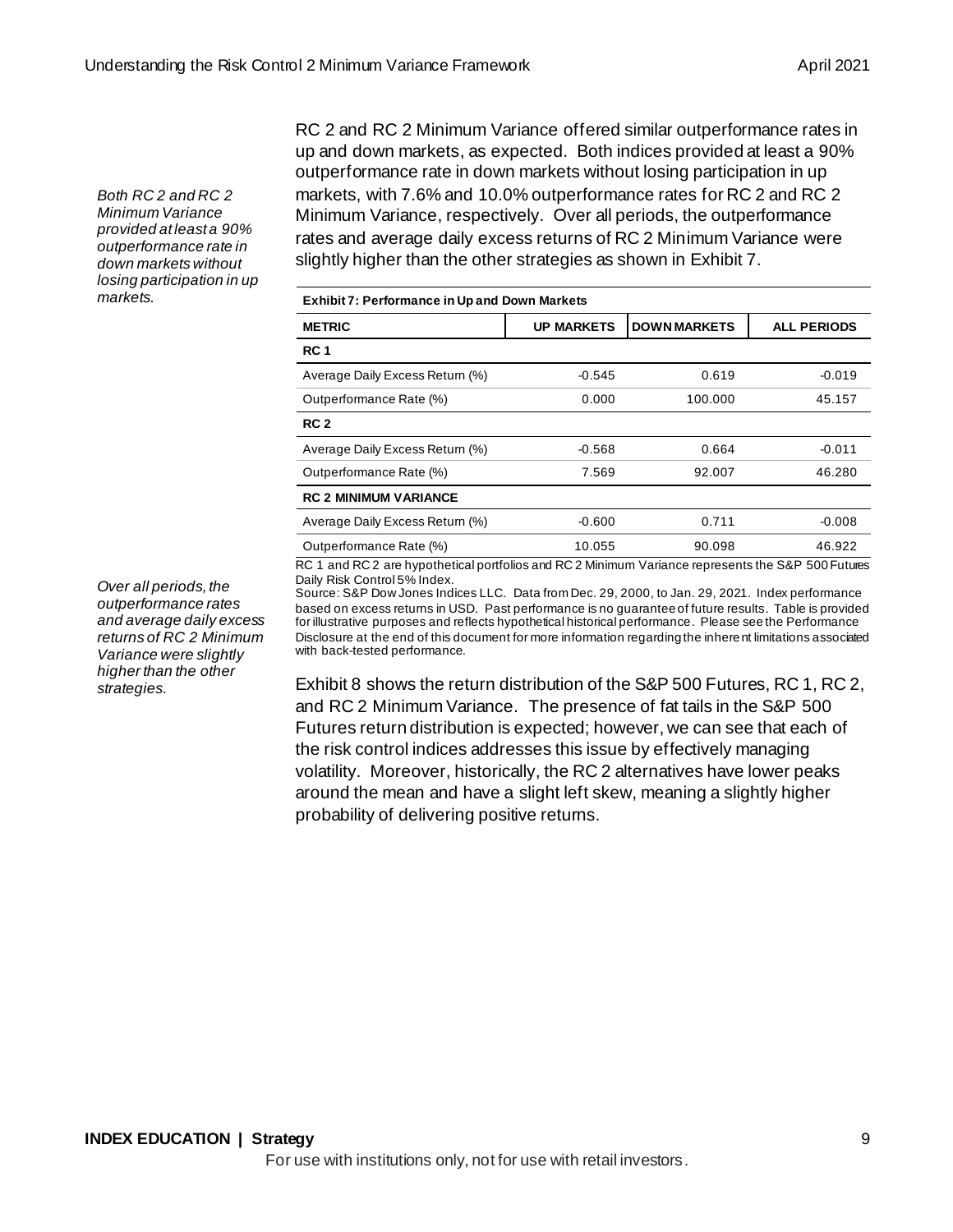*The presence of fat tails in the S&P 500 Futures return distribution is expected…*



*…however, we can see that each of the risk control indices addresses this issue by effectively managing volatility.*

RC 1 and RC 2 are hypothetical portfolios and RC 2 Minimum Variance represents the S&P 500 Futures Daily Risk Control 5% Index.

Source: S&P Dow Jones Indices LLC. Data from Dec. 29, 2000, to Jan. 29, 2021. Index performance based on excess returns in USD. Past performance is no guarantee of future results. Chart is provided for illustrative purposes and reflects hypothetical historical performance. Please see the Performance Disclosure at the end of this document for more information regarding the inherent limitations associated with back-tested performance.

#### **Risk/Return Profile**

As seen in Exhibit 9, the S&P 500 Futures Daily Risk Control 5% Index outperformed the S&P 500 Futures and its risk control peers in terms of risk-adjusted returns while maintaining a stable volatility level for all analysis periods. The annualized volatility level is slightly higher than the other risk control versions, but this is compensated with a higher annualized return.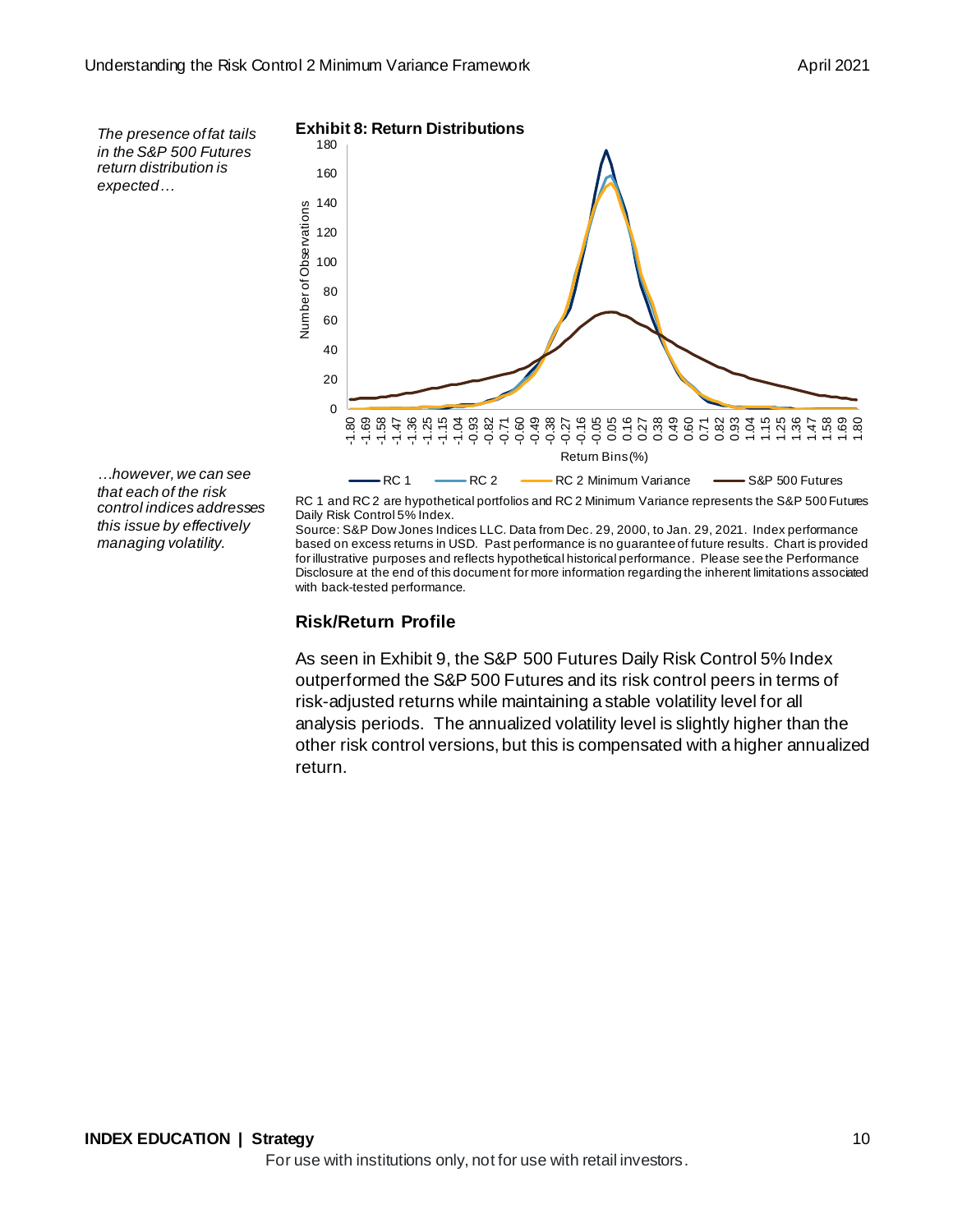| The S&P 500 Futures                                        | <b>Exhibit 9: Risk-Adjusted Returns</b> |                 |                 |                                        |                                      |  |
|------------------------------------------------------------|-----------------------------------------|-----------------|-----------------|----------------------------------------|--------------------------------------|--|
| Daily Risk Control 5%<br>Index outperformed the            | <b>PERIOD</b>                           | RC <sub>1</sub> | RC <sub>2</sub> | <b>RC 2 MINIMUM</b><br><b>VARIANCE</b> | <b>S&amp;P 500</b><br><b>FUTURES</b> |  |
| S&P 500 Futures and its                                    | <b>ANNUALIZED RETURN (%)</b>            |                 |                 |                                        |                                      |  |
| risk control peers in<br>terms of risk-adjusted<br>returns | <b>YTD</b>                              | 1.59            | 2.06            | 4.59                                   | 16.22                                |  |
|                                                            | 1-Year                                  | 1.67            | 1.20            | 3.71                                   | 16.47                                |  |
|                                                            | 3-Year                                  | 0.56            | 2.44            | 3.45                                   | 9.53                                 |  |
|                                                            | 5-Year                                  | 4.69            | 6.03            | 6.65                                   | 14.36                                |  |
|                                                            | 7-Year                                  | 3.55            | 5.10            | 5.75                                   | 11.88                                |  |
|                                                            | 10-Year                                 | 3.62            | 5.31            | 5.86                                   | 12.31                                |  |
|                                                            | Cumulative                              | 2.08            | 4.19            | 5.01                                   | 5.21                                 |  |
|                                                            | <b>ANNUALIZED VOLATILITY (%)</b>        |                 |                 |                                        |                                      |  |
|                                                            | 3-Year                                  | 5.35            | 5.43            | 5.46                                   | 22.97                                |  |
|                                                            | 5-Year                                  | 5.14            | 5.19            | 5.21                                   | 18.73                                |  |
|                                                            | 7-Year                                  | 5.16            | 5.23            | 5.24                                   | 17.58                                |  |
|                                                            | 10-Year                                 | 5.10            | 5.17            | 5.18                                   | 17.37                                |  |
|                                                            | Cumulative                              | 5.01            | 5.09            | 5.16                                   | 19.75                                |  |
|                                                            | <b>RETURN/RISK</b>                      |                 |                 |                                        |                                      |  |
| while maintaining a<br>stable volatility level for         | 3-Year                                  | 0.10            | 0.45            | 0.63                                   | 0.42                                 |  |
| all analysis periods.                                      | 5-Year                                  | 0.91            | 1.16            | 1.28                                   | 0.77                                 |  |
|                                                            | 7-Year                                  | 0.69            | 0.97            | 1.10                                   | 0.68                                 |  |
|                                                            | 10-Year                                 | 0.71            | 1.03            | 1.13                                   | 0.71                                 |  |
|                                                            | Cumulative                              | 0.41            | 0.82            | 0.97                                   | 0.26                                 |  |
|                                                            | <b>ANNUALIZED SKEWNESS</b>              |                 |                 |                                        |                                      |  |
|                                                            | Cumulative                              | $-0.055$        | $-0.043$        | $-0.043$                               | 0.002                                |  |
|                                                            | <b>ANNUALIZED EXCESS KURTOSIS</b>       |                 |                 |                                        |                                      |  |
|                                                            | Cumulative                              | 0.022           | 0.019           | 0.020                                  | 0.053                                |  |
|                                                            |                                         |                 |                 |                                        |                                      |  |

RC 1 and RC 2 are hypothetical portfolios and RC 2 Minimum Variance represents the S&P 500 Futures Daily Risk Control 5% Index.

Source: S&P Dow Jones Indices LLC. Data from Dec. 29, 2000, to Jan. 29, 2021. Index performance based on daily excess returns in USD. Past performance is no guarantee of future results. Table is provided for illustrative purposes and reflects hypothetical historical performance. Please see the Performance Disclosure at the end of this document for more information regarding the inherent limitations associated with back-tested performance.

The S&P 500 Futures Daily Risk Control 5% Index outperformed in 65% of the years between 2000 and 2020, when comparing year-over-year returns against the other risk control versions. Note that this is the only strategy that generated positive returns in 2002 and 2008, two highly volatile years (see Exhibit 10).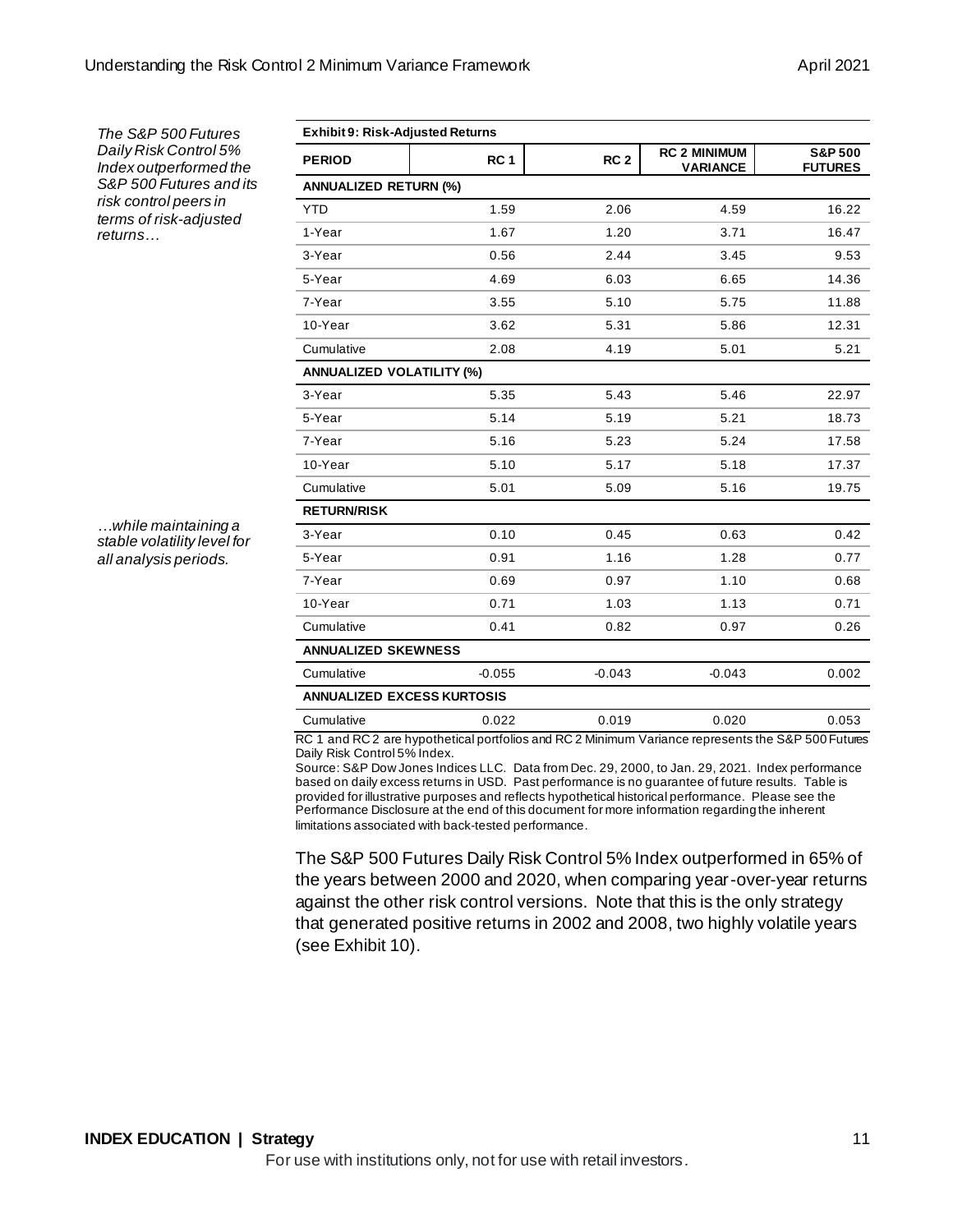*The S&P 500 Futures Daily Risk Control 5% Index outperformed in 65% of the years between 2000 and 2020, when comparing yearover-year…*

*…and was the only strategy to produce positive returns in 2002 and 2008, two highly volatile years.* 

**Exhibit 10. Calendar Year Returns**



RC 1 and RC 2 are hypothetical portfolios and RC 2 Minimum Variance represents the S&P 500 Futures Daily Risk Control 5% Index.

Source: S&P Dow Jones Indices LLC. Data from Dec. 29, 2000, to Jan. 29, 2021. Index performance based on excess returns in USD. Chart is provided for illustrative purposes and reflects hypothetical historical performance. Please see the Performance Disclosure at the end of this document for more information regarding the inherent limitations associated with back-tested performance.

## **CONCLUSION**

The RC 2 Minimum Variance strategy, i.e., the S&P 500 Futures Daily Risk Control 5% Index, is a continuation of our effort to expand our risk control techniques. The index is designed to preserve volatility targeting and provide the other benefits of Risk Control 2, while also reducing turnover during periods of heightened volatility.

In addition, by having a unique allocation to equity, bonds, and cash, the index has been able to further reduce drawdowns and historically outperform its peers especially during market sell-offs like the Tech Bubble, the Global Financial Crisis, and more recently the COVID-19 pandemic.

Overall, the S&P 500 Futures Daily Risk Control 5% Index seeks to offer an alternative to investors that seek downside protection and upside market participation, while effectively controlling daily trading volume.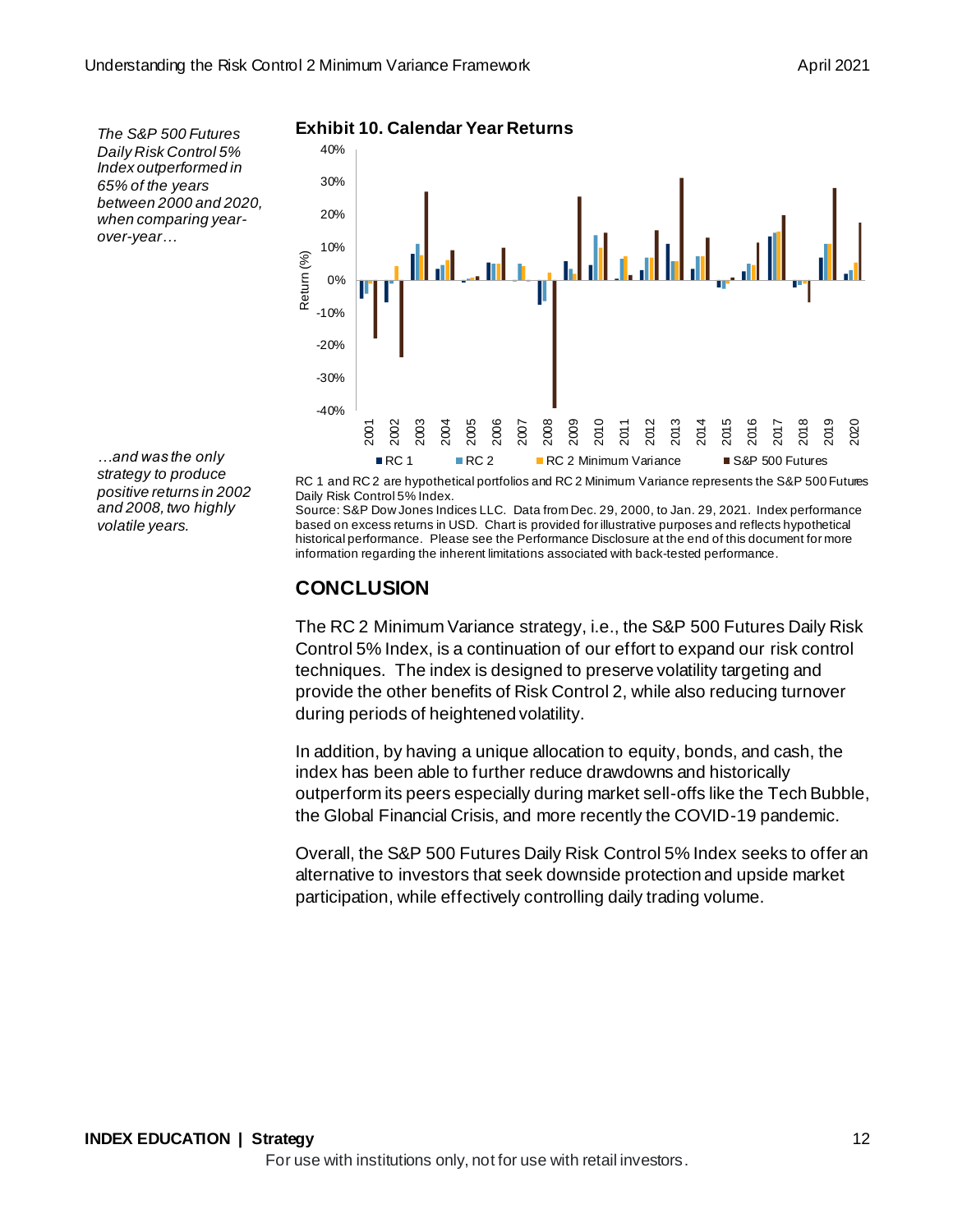| <b>S&amp;P DJI RESEARCH CONTRIBUTORS</b> |                          |                                  |
|------------------------------------------|--------------------------|----------------------------------|
| Sunjiv Mainie, CFA, CQF                  | Global Head              | sunjiv.mainie@spglobal.com       |
| Jake Vukelic                             | <b>Business Manager</b>  | jake.vukelic@spglobal.com        |
| <b>GLOBAL RESEARCH &amp; DESIGN</b>      |                          |                                  |
| <b>AMERICAS</b>                          |                          |                                  |
| Gaurav Sinha                             | Americas Head            | gaurav.sinha@spglobal.com        |
| Laura Assis                              | Analyst                  | laura.assis@spqlobal.com         |
| Cristopher Anguiano, FRM                 | Senior Analyst           | cristopher.anguiano@spglobal.com |
| Nazerke Bakytzhan, PhD                   | Senior Analyst           | nazerke.bakytzhan@spqlobal.com   |
| Smita Chirputkar                         | Director                 | smita.chirputkar@spglobal.com    |
| Rachel Du                                | Senior Analyst           | rachel.du@spqlobal.com           |
| Bill Hao                                 | Director                 | wenli.hao@spglobal.com           |
| Qing Li                                  | Director                 | ging.li@spglobal.com             |
| Berlinda Liu, CFA                        | Director                 | berlinda.liu@spglobal.com        |
| Lalit Ponnala, PhD                       | Director                 | lalit.ponnala@spqlobal.com       |
| Maria Sanchez, CIPM                      | Associate Director       | maria.sanchez@spglobal.com       |
| Hong Xie, CFA                            | Senior Director          | hong.xie@spglobal.com            |
| <b>APAC</b>                              |                          |                                  |
| Priscilla Luk                            | APAC Head                | priscilla.luk@spglobal.com       |
| Arpit Gupta                              | Senior Analyst           | arpit.qupta1@spqlobal.com        |
| Akash Jain                               | Associate Director       | akash.jain@spglobal.com          |
| Anurag Kumar                             | Senior Analyst           | anurag.kumar@spglobal.com        |
| Xiaoya Qu                                | Senior Analyst           | xiaoya.qu@spglobal.com           |
| Yan Sun                                  | Senior Analyst           | yan.sun@spglobal.com             |
| Tim Wang                                 | Senior Analyst           | tim.wang@spglobal.com            |
| Liyu Zeng, CFA                           | Director                 | liyu.zeng@spglobal.com           |
| <b>EMEA</b>                              |                          |                                  |
| Andrew Innes                             | <b>EMEA</b> Head         | andrew.innes@spqlobal.com        |
| Alberto Allegrucci, PhD                  | Senior Analyst           | alberto.allegrucci@spglobal.com  |
| Panos Brezas, PhD                        | Senior Analyst           | panos.brezas@spqlobal.com        |
| Leonardo Cabrer, PhD                     | Associate Director       | leonardo.cabrer@spglobal.com     |
| Andrew Cairns, CFA                       | Associate Director       | andrew.cairns@spqlobal.com       |
| Niall Gilbride, CFA                      | Senior Analyst           | niall.gilbride@spglobal.com      |
| Rui Li, ACA                              | Senior Analyst           | rui.li@spqlobal.com              |
| Jingwen Shi, PhD                         | Senior Analyst           | jingwen.shi@spglobal.com         |
| <b>INDEX INVESTMENT STRATEGY</b>         |                          |                                  |
| Craig J. Lazzara, CFA                    | Global Head              | craig.lazzara@spglobal.com       |
| Fei Mei Chan                             | Director                 | feimei.chan@spglobal.com         |
| Tim Edwards, PhD                         | <b>Managing Director</b> | tim.edwards@spglobal.com         |
| Anu R. Ganti, CFA                        | Senior Director          | anu.ganti@spglobal.com           |
| Sherifa Issifu                           | Associate                | sherifa.issifu@spqlobal.com      |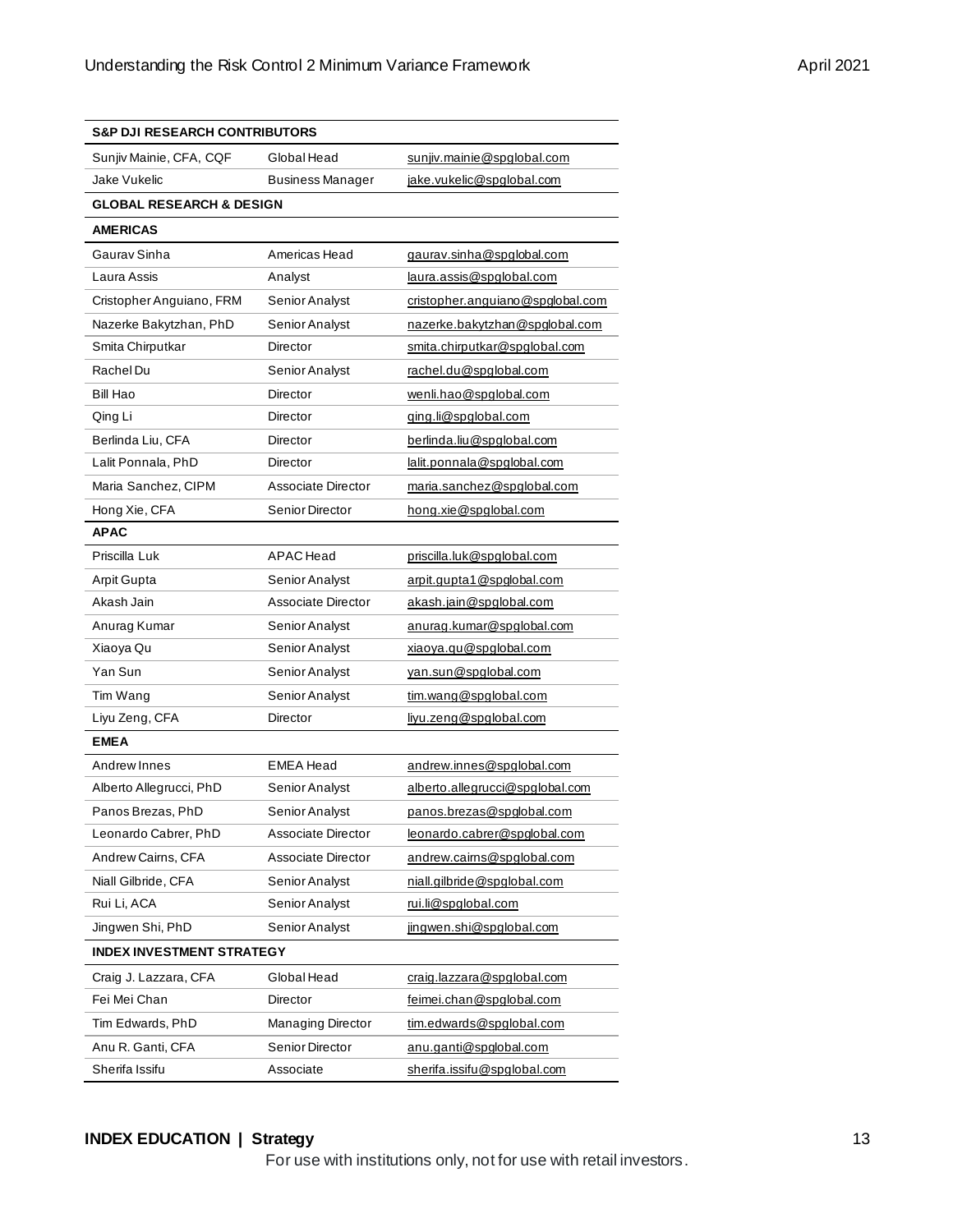# PERFORMANCE DISCLOSURE/BACK-TESTED DATA

The S&P 500 Futures Daily Risk Control 5% Index was launched December 18, 2020. All information presented prior to an index's Launch Date is hypothetical (back-tested), not actual performance. The back-test calculations are based on the same methodology that was in effect on the index Launch Date. However, when creating back-tested history for periods of market anomalies or other periods that do not reflect the general current market environment, index methodology rules may be relaxed to capture a large enough universe of securities to simulate the target market the index is designed to measure or strategy the index is designed to capture. For example, market capitalization and liquidity thresholds may be reduced. Complete index methodology details are available [at www.spglobal.com/spdji](http://www.spglobal.com/spdji). Past performance of the Index is not an indication of future results. Back-tested performance reflects application of an index methodology and selection of index constituents with the benefit of hindsight and knowledge of factors that may have positively affected its performance, cannot account for all financial risk that may affect results and may be considered to reflect survivor/look ahead bias. Actual returns may differ significantly from, and be lower than, back-tested returns. Past performance is not an indication or guarantee of future results. Please refer to the methodology for the Index for more details about the index, including the manner in which it is rebalanced, the timing of such rebalancing, criteria fo r additions and deletions, as well as all index calculations. Back-tested performance is for use with institutions only; not for use with retail investors.

S&P Dow Jones Indices defines various dates to assist our clients in providing transparency. The First Value Date is the first day for which there is a calculated value (either live or back-tested) for a given index. The Base Date is the date at which the index is set to a fixed value for calculation purposes. The Launch Date designates the date when the values of an index are first considere d live: index values provided for any date or time period prior to the index's Launch Date are considered back-tested. S&P Dow Jones Indices defines the Launch Date as the date by which the values of an index are known to have been released to the public, for example via the company's public website or its data feed to external parties. For Dow Jones-branded indices introduced prior to May 31, 2013, the Launch Date (which prior to May 31, 2013, was termed "Date of introduction") is set at a date upon which no further changes were permitted to be made to the index methodology, but that may have been prior to the Index's public release date.

Typically, when S&P DJI creates back-tested index data, S&P DJI uses actual historical constituent-level data (e.g., historical price, market capitalization, and corporate action data) in its calculations. As ESG investing is still in early stages of development, certain datapoints used to calculate S&P DJI's ESG indices may not be available for the entire desired period of back-tested history. The same data availability issue could be true for other indices as well. In cases when actual data is not available for all relevant historical periods, S&P DJI may employ a process of using "Backward Data Assumption" (or pulling back) of ESG data for the calculation of back-tested historical performance. "Backward Data Assumption" is a process that applies the earliest actual live data point available for an index constituent company to all prior historical instances in the index performance. For example, Backward Data Assumption inherently assumes that companies currently not involved in a specific business activity (also known as "product involvement") were never involved historically and similarly also assumes that companies currently involved in a specific business activity were involved historically too. The Backward Data Assumption allows the hypothetical back-test to be extended over more historical years than would be feasible using only actual data. For more information on "Backward Data Assumption" please refer to the  $FAQ$ . The methodology and factsheets of any index that employs backward assumption in the back-tested history will explicitly state so. The methodology will include an Appendix with a table setting forth the specific dat a points and relevant time period for which backward projected data was used.

Index returns shown do not represent the results of actual trading of investable assets/securities. S&P Dow Jones Indices maintains the index and calculates the index levels and performance shown or discussed but does not manage actual assets. Index returns do not reflect payment of any sales charges or fees an investor may pay to purchase the securities underlying the Index or investment funds that are intended to track the performance of the Index. The imposition of these fees and charges would cause actual and back-tested performance of the securities/fund to be lower than the Index performance shown. As a simple example, if an index returned 10% on a US \$100,000 investment for a 12-month period (or US \$10,000) and an actual asset-based fee of 1.5% was imposed at the end of the period on the investment plus accrued interest (or US \$1,650), the net return would be 8.35% (or US \$8,350) for the year. Over a three -year period, an annual 1.5% fee taken at year end with an assumed 10% return per year would result in a cumulative gross return of 33.10%, a total fee of US \$5,375, and a cumulative net return of 27.2% (or US \$27,200).